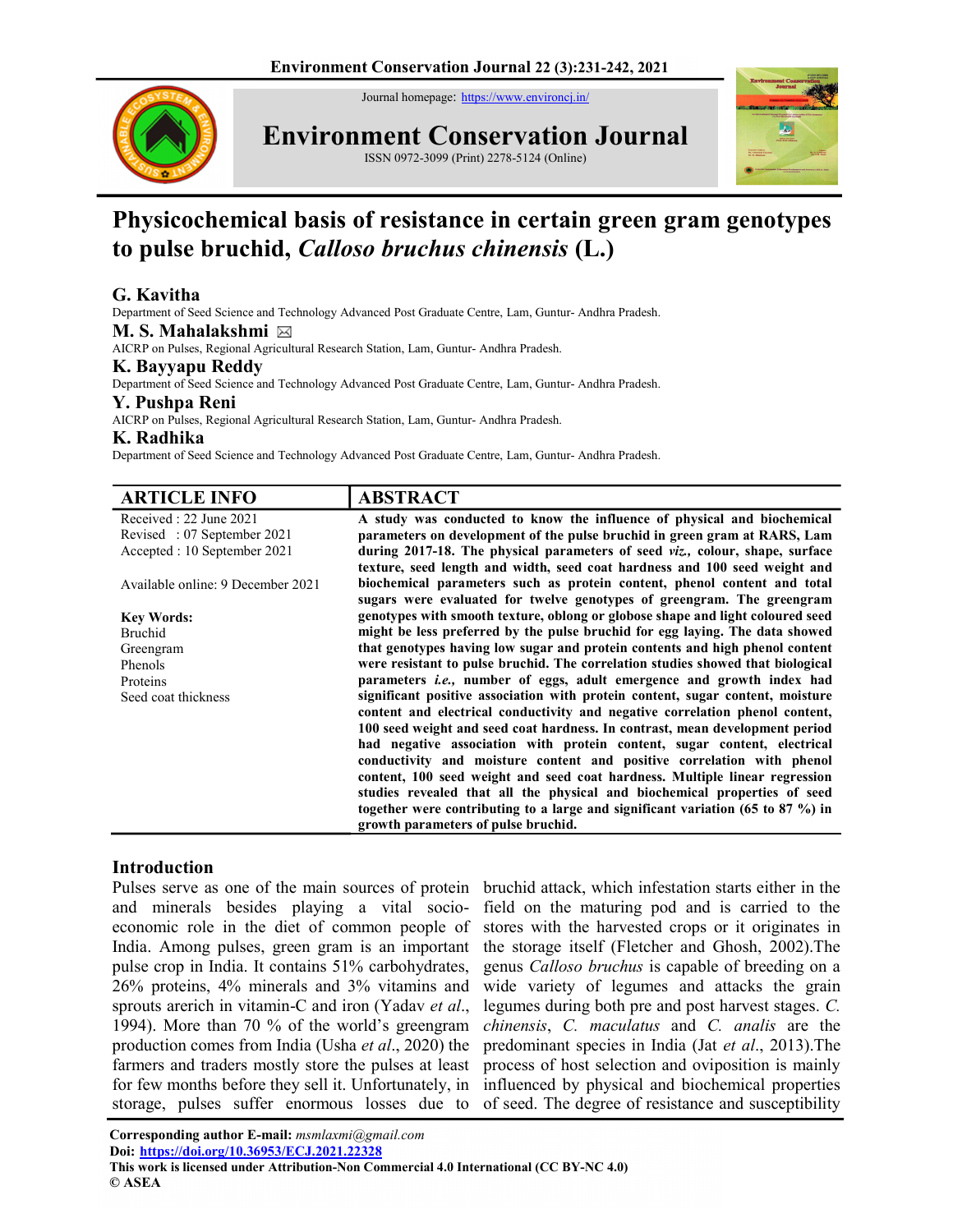of different pulses to bruchid attack is influenced by various characteristics.The basis of resistance involves morphological, physiological and biochemical mechanisms which range from simply minimizing the effect of insect attack to adversely affecting the growth and development of insects (Singh, 2002). There are many accessions which exhibit wide range of physical and chemical characteristics such as seed color, texture, size, hardness and chemical constituents (Lattanzio et al., 2005). In many cases, it is obvious that the physical characters of seed and biochemical constituents such as phenols, tannins, trypsin inhibitor and amylase inhibitor are important in conferring resistance to bruchids. Most varieties of greengram are susceptible to pulse bruchid infestation leading to economic losses which include loss in seed weight as well as germination potential. Hence, the present investigation was taken up to understand the physical and biochemical basis of resistance in greengram to pulse bruchid.

### Material and Methods

The studywas conducted under laboratory conditions at Regional Agricultural Research Station (RARS), Lam, Guntur, Andhra Pradesh and Department of Seed Science and Technology, Advanced Post Graduate Centre, Lam, Guntur. Twelve greengram genotypesi.e.,GGG-1, LGG-407, LGG-450, LGG-460, LGG-574, LGG-586, LGG-595, LGG-607, LGG-610, PM-5, TM-92-2 and WGG-42 collected from the Regional Agricultural Research Station, Lam, Guntur were used in the study.

#### Insect culture and maintenance

The culture of pulse beetle (Callosobruchuschinensis) was obtained from the stock culture at Regional Agricultural Research Station, Lam, and Guntur. This culture maintained in plastic jars of one litre capacity containing greengram seed. The mouth of the jar was covered with muslin cloth and fastened tightly with the help of a rubber band. Freshly emerged insects from the culture were used for the experiment as no choice test. 100 g seed of each greengram genotype was taken in a plastic container of one kilogram capacity into which two pairs of freshly emerged bruchids were released. After collecting the adults from stock culture, they were kept in deep freezer

for few minutes in order to inactivate counting and sexing. After introducing the bruchids into each jar, the mouth of the jar was secured with perforated lids. After three days, the adults were removed and data on oviposition was recorded. The data recorded at monthly interval upto eight months of storage on various biological parameters of pulse bruchid i.e., number of eggs laid, adult emergence, seed weight loss, mean development period and growth index. The experiment was laid out in Completely Randomized Design with three replications under ambient conditions.

#### Physical Parameters

Seed Colour: Seed colour was determined by comparing colour of the seed coat with different shades of various colours by visual examination and classified as green, dark green, light green, olive green and light olive green.

Seed Surface Texture: From each genotype hundred seed were selected randomly and texture was recorded by visual observation and classified as smooth, rough and wrinkled.

Seed Shape: From the same sample, observations were made on their shape and classified as ovoid, oblong, globose and cylindrical shaped.

Seed Length and Width (mm): Ten seed were taken from the each genotype and from each replication at random and the seed length and width was measured with the help of the vernier calipers and mean seed length and width was expressed in mm.

Seed Coat Hardness (%): The seed coat hardness was determined by the water absorption method and expressed as percentage increase in the seed weight. For this purpose, 20 seed were selected randomly and weighed, then soaked in 25 ml of distilled water and incubated at  $25^{\circ}$ C for overnight. Water was decanted and seed was placed on blotter paper to remove the water adhering the surface and weighed again after 24 hours. The seed coat hardness was calculated by using the following formula:

Seed coat hardness  $(\% ) = \{(W_2-W_1)/W_1X\}100\}$ Where,

W1- Weight of seed before soaking in distilled water

 $W<sub>2</sub>$ - Weight of seed after soaking in distilled water 100 Seed Weight: 100seed from each replication and treatment were chosen manually at random and their weight was recorded on precision balance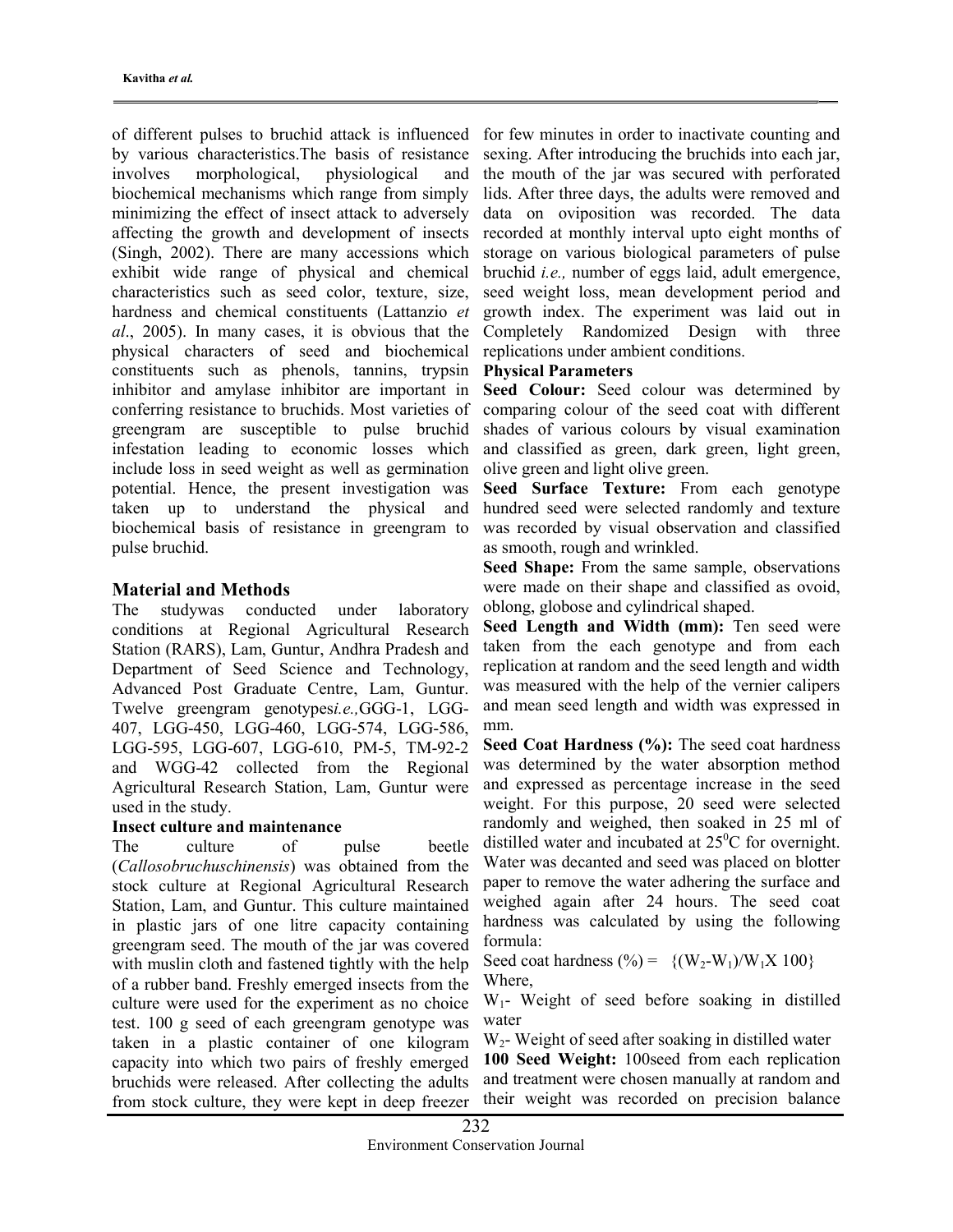(Model: DS-852G) and weight was expressed in grams.

Biochemical Parameters: The biochemical parameters viz., soluble protein content, total phenol content and total soluble sugar content in the seed of selected greengram genotypes were estimated before and eight months of insect infestation by using the following procedures:

Preparation of Sample: The seed samples of different genotypes were dried at  $60<sup>0</sup>C$  in a hot air oven for 3 days. Seeds were ground by using pestle and mortar. The powdered samples were sieved through a 100 mesh screen and stored in the sealed containers at  $4^{\circ}$ C, for analysis.

Soluble Protein Content: 100 mg of oven dried powdered sample was extracted in 10 ml of 0.1 M sodium phosphate buffer, pH 7.0 for one hour on a magnetic stirrer at room temperature. The extract was centrifuged at 10,000 rpm for 20 minutes and the supernatant was used for the estimation of total soluble protein content. Protein content in greengram seed was estimated by using bovine serum albumin as per the standard method suggested by Lowry *et al.* (1951) in which 1 ml aliquot sample was taken and to this 5 ml of solution C [50 ml of solution of A (20 g of anhydrous carbonate  $(Na_2CO_3)$  and 4 g of sodium hydroxide

were dissolved in 1000 ml of distilled water) was mixed with 1 ml of solution B (1 ml of 1.35 sodium potassium tartarate  $(C_4H_4KNaO_6^*4H_20)$  and 0.1 ml of 5.5% copper sulphate  $(CuSO<sub>4</sub>5H<sub>2</sub>O)$  solutions were mixed together)] was added and mixed well. After 10 minutes, 0.5 ml of Folin Ciocalteau Reagent was added and mixed the content immediately on a vortex mixer. The blue colour developed was measured at 660 nm after 30 minutes with spectrophotometer against a reagent blank. The protein content was calculated from a standard graph prepared by using bovine serum albumin solution (20-200 g ml<sup>-1</sup>). The total soluble protein content was expressed as mg per gram of oven dried sample.

Total Phenol Content: 100 mg of oven dried powdered sample was dissolved in 10 ml of warm 80 per cent ethanol for one hour at room temperature, the extract was centrifuged at6000 rpm for 15 minutes and supernatant was collected in a 25 ml volumetric flask. The extraction

procedure was repeated thrice to get the phenol free sample and make the final volume to 25 ml with 80 % ethanol. Phenol content from greengram seed was estimated using folin-ciocalteau reagent method suggested by Swain and Hillis (1959). An aliquot sample of 1 ml was diluted to 7.5 ml with distilled water and 0.5 ml of diluted FCR was added and mixed. Exactly after 3 minutes, 1ml of saturated sodium carbonate solution was added and made upto a total volume of 10 ml with distilled water and kept in a boiling water bath for one minute and then allowed to cool and was measured at 725 nm with spectrophotometer against the reagent blank. The phenol content was calculated from a standard graph prepared by using catechol as a standard in the range of 20-100 µg. The total phenol content was expressed as mg per gram of oven dried sample.

Total Soluble Sugar Content:100 mg of oven dried powdered sample was dissolved in 10 ml of warm 80 per cent ethanol for one hour at room temperature, the extract was centrifuged at6000 rpm for 15 minutes and collected the filtrate in a 25 ml volumetric flask. Repeated the extraction procedure three times to get the sugar free and make the final volume to 25 ml with 80 % ethanol. Total soluble sugars in greengram samples were estimated by the method suggested by Dubois *et al.* (1956). An aliquot of 1 ml was diluted to 10 ml with distilled water. 2 ml of 5 per cent phenol reagent and 5 ml of 98 per cent  $H_2SO_4$  was added and incubated for 10 minutes and then placed in water bath at 30 $\mathrm{^{0}C}$  for 20 minutes. The absorbance was read at 490 nm with spectrophotometer against the reagent blank. The sugar content was calculated from a standard graph prepared by using glucose solution as a standard in the range of  $20-100 \mu$ g. The total soluble sugar content is expressed as mg per gram of oven dried sample.

### Statistical analysis:

The data for physical and bio-chemical factors was collected by adopting Completely Randomized Design (Panse and Sukhatme, 1985) were subjected to appropriate transformations wherever necessary and analyzed using OP STAT software. The treatment means were compared using Duncan's multiple range test  $(P<0.05)$  using SPSS software (version 6.0) at 1 % and 5% level of significance. Simple correlation coefficients and multiple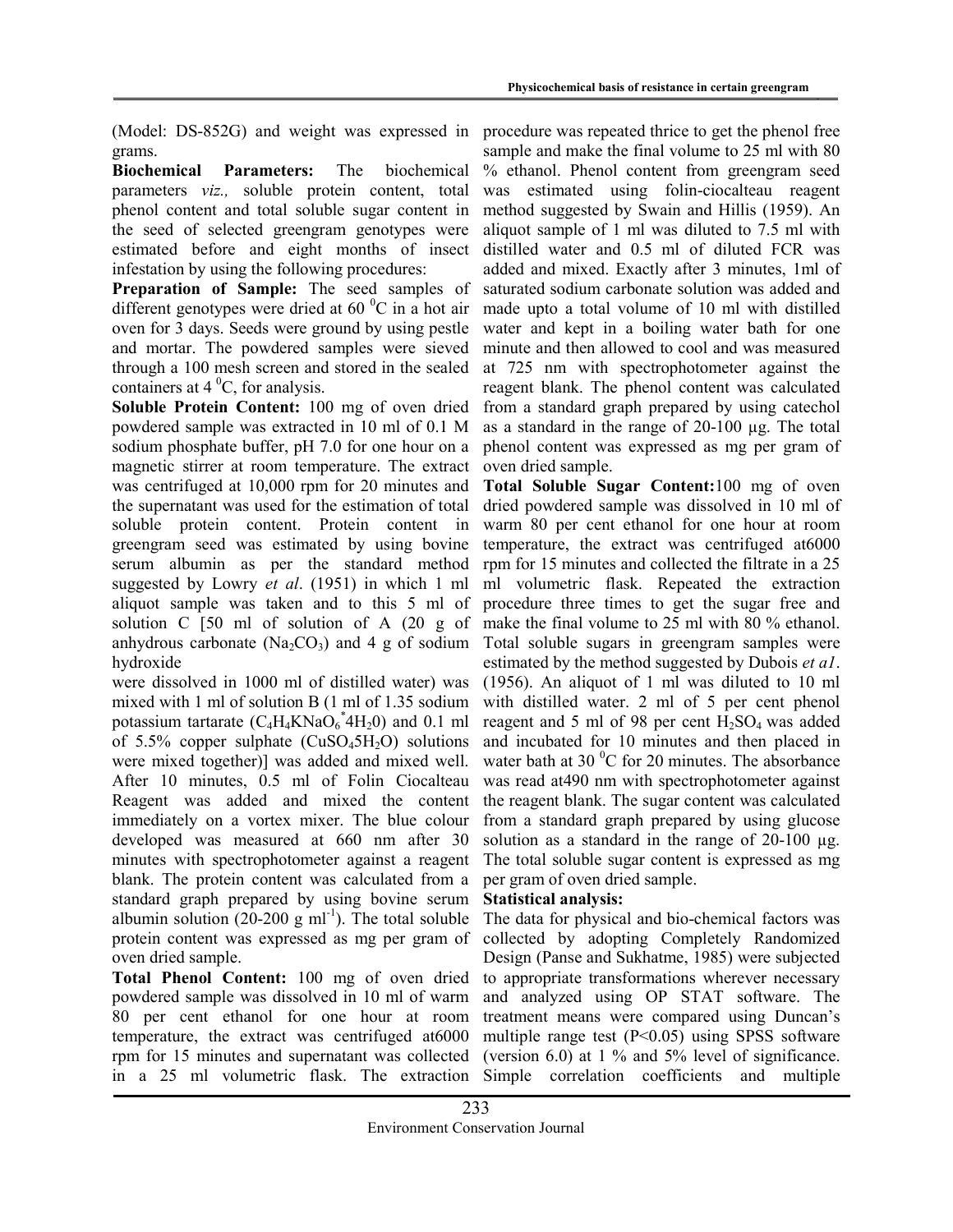regression analysis were worked out between physicochemical parameters and biological parameters of the test insect of greengram genotypes as suggested by Steel and Torrie (1980).

# Results and Discussion

### Physical Parameters:

Seed colour: Seed colour of greengram genotypes varied from green, thick green, olive green, light green, light olive green. Among the genotypes, five genotypes had green colour seeds, four has thick green, one genotype each with olive green, light green and light olive green coloured seeds (Table 1). PM-5 is the least preferred genotype by pulse bruchid which recorded a significantly lowest number of eggs (14.00 number / 100 seed), while WGG-42 was found to be a highly preferred host for egg laying by pulse bruchid with the significantly highest number of eggs (73.17 number / 100 seed) when compared to all the other genotypes over 8 months of storage (Table 2). From the data, it is evident that genotypes with thick colour seeds i.e., green and thick green colour are more preferred over light coloured seeds such as olive green or light green colour for egg laying by bruchids. However, no reports were available on influence of seed colour on bruchid infestation in greengram. But, dark tan brown coloured kidney bean seeds recorded more number of eggs than white colouredseeds (Chakraborty and Mandal, 2016).

Seed texture: Based on surface texture, the greengram genotypes under study were categorized into smooth, rough and wrinkled. Among the genotypes, six genotypes possessed smooth seed surface, 5 genotypes followed has rough seed surface and one genotype with wrinkled seed surface. The genotypes with rough and wrinkled surface recorded less number of eggs when compared to smooth surface. Thus, rough and wrinkled surface can be considered as resistance character of greengram genotypes against pulse bruchid(Table 1). The results are in concurrence with that of Satyavir (1980) and Singhal and Singh (1985) who opined that smooth seed were much preferred for oviposition. However, some reports rule out any role of seed coat in bruchid egg laying and resistance in mungbean (Somta et al., 2008). Shaheen (2006) also reported that the cultivars with hard, rough, wrinkled and thick seed coat were

more resistant when compared with those having smooth, soft and thin seed coat.

Seed shape: Based on the shape, genotypes were categorized into four groups i.e., ovoid, cylindrical, globose and oblong. Observations showed that seven genotypes had ovoid shape, 3 genotypes had cylindrical and one genotype each with globose and oblong shaped seeds. The results showed that the genotypes with oblong and globose seed shape recorded lesser number of eggs when compared to cylindrical and ovoid shaped seed. Hence, it can be conferred that oblong and globose seed shape might be less preferred by the pulse bruchid for egg laying which leads to the less adult emergence and subsequently lower seed damage. However, no reports were available on influence of seed shape on bruchid infestation in greengram

Seed length: Seed length ranged from 3.79 mm (LGG 586) to 4.77 mm (PM 5) with significant differences among the genotypes. Similarly, seed width also differed significantly among the genotypes which ranged from 3.09 mmLGG-586 to 3.77 mm (PM 5). The seed length width ratio ranged from 1.15 to 1.32 with maximum in LGG-450(1.32) followed by LGG-460 (1.31) and PM-5 (1.26) and minimum in GGG-1 (1.15) followed by LGG-610 (1.19) and LGG-595 (1.20) (Table 1). PM-5 is the least preferred genotype by pulse bruchid which recorded a significantly lowest number of eggs (14.00 number / 100 seed), while WGG-42 was found to be a highly preferred host for egg laying by pulse bruchid with the significantly highest number of eggs (73.17) number/ 100 seed) when compared to all the other genotypes at 8 months after storage. The present results clearly indicated that the seed length, width and length width ratio had significant influence on egg laying but coupled with other physical parameters. However, the influence of seed length or width on preference of pulse bruchid was not reported earlier.

Seed Coat Hardness (%): Seed coat hardness was measured based on percentage weight increase by water absorption which ranged from 57.33 to 96.00 per cent among the greengram genotypes. Lower the water absorption, higher is the seed coat hardness. Seed coat hardness was high in PM-5 (96.00 %), while it was low in GGG-1 (57.33 %) with significant differences among the genotypes (Table 1).The data indicated that the genotypes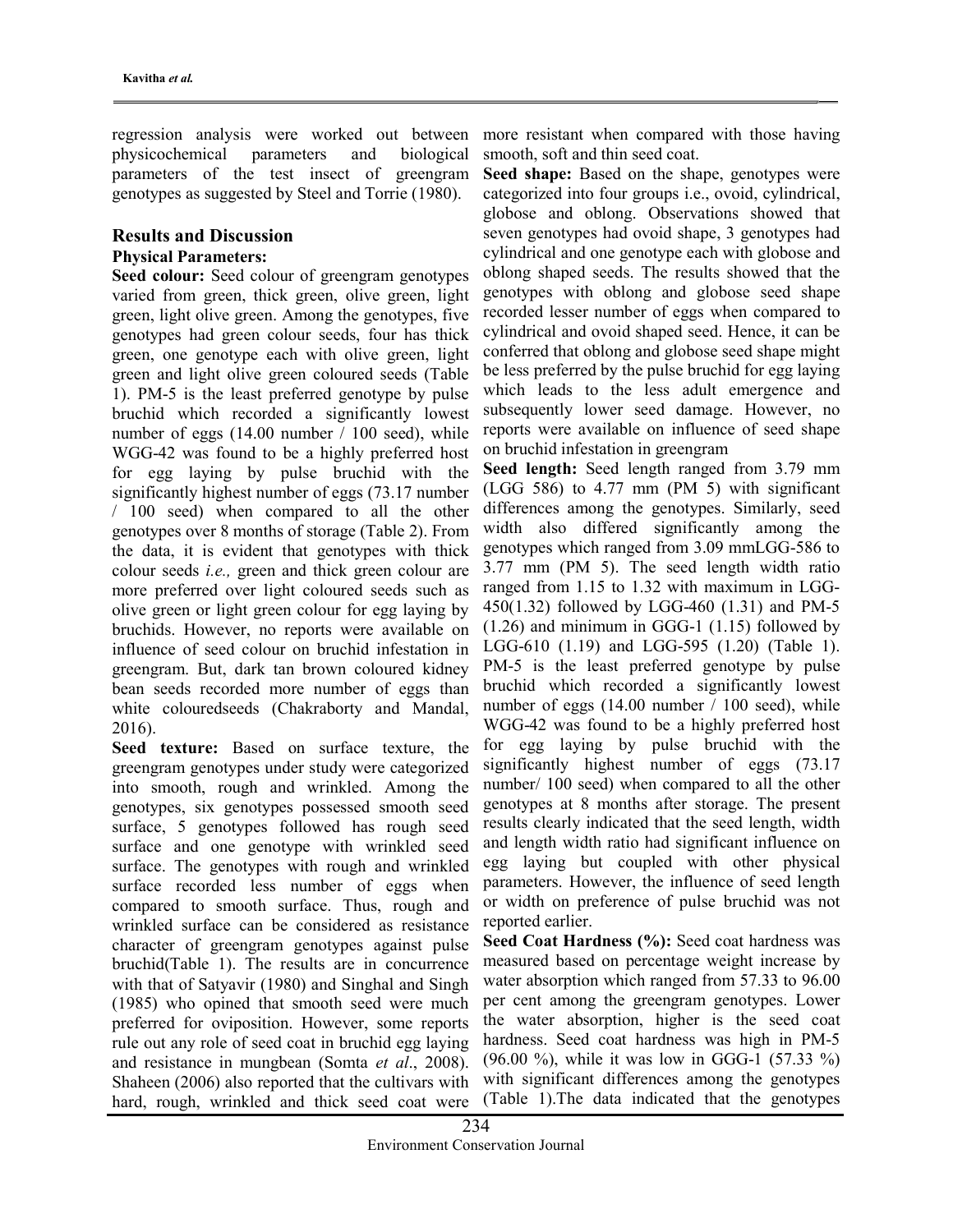with high seed coat hardness recorded less number of eggs, long mean development period and less weight loss andvice-versa. Thus the genotypes with more seed coat hardness are less preferred by pulse bruchid. The present results are in accordance with that of Rai and Singh (1989) who reported that yellow seed colour with smooth thin coats were more severely damaged than the small brown seed having hard coats in chickpea. In corroboration with results, Chakraborty and Mandal (2016) reported that ovopositional preference was dependent on the seed colour, seed texture, seed weight, thickness of seed coat, seed moisture and various chemical properties. Chakraborthy et al. (2004) also reported that thickness of seed coat had greater impact on the damage; thicker seed coat reduced the seed damage by pulse bruchid in mungbean.

100 Seed Weight (g): There was significant difference in 100 seed weight among the greengram genotypes. Weight of 100 seed or test weight was highest in PM-5 (4.87 g) and the lowest weight of 3.14 g was observed in LGG-407, LGG-574 and LGG-586 followed by WGG-42 (3.21 g), LGG-450 (3.23 g), LGG-595 (3.27 g) and TM-92-2 (3.30 g) (Table 1). It was observed that test weight had no significant influence on incidence of pulse bruchid. The present findings are in accordance with the results of Dabi et al. (1979) who reported that the weight of seed had no effect on the resistance or susceptibility of the cowpea varieties. Seed size may also affect oviposition preference of bruchids and a strong correlation has been observed between bruchid resistance and small- or medium-sized seeds with less seed weight (Somta *et al.*, 2007). But Chakraborthy et al. (2004) reported higher seed weight prolonged the development period of pulse bruchid in mungbean.

Biochemical parameters: The biochemical parameters viz., protein, phenol and sugar contents were analysed initially and at eight months after storage in all the selected genotypes and the results were statistically analysed and presented here under.

**Protein Content (mg**  $g^{-1}$ **):** In fresh seed samples, the maximum (230.97 mg  $g^{-1}$ ) protein content was found in WGG-42 which was found significantly superior over the other genotypes. Lowest protein content (184.87 mg  $g^{-1}$ ) was recorded from PM-5

followed by GGG-1 (189.75 mg  $g^{-1}$ ) and LGG-607  $(188.42 \text{ mg g}^{-1})$  which were found on par with each other (Table 2).There were significant differences in the protein content in different greengram genotypes at eight months after storage. The protein content in seed among greengram genotypes ranged from 162.71 mg g<sup>-1</sup> to 215.90 mg g<sup>-1</sup>. The minimum protein content was recorded in GGG-1 (162.71 mg  $(g^{-1})$  followed by LGG-607 (163.60 mg  $g^{-1}$ ) and PM-5 (164.49 mg  $g^{-1}$ ) which were found at par with each other. While maximum protein content was recorded in WGG-42 (215.90 mg  $g^{-1}$ ) even at eight months after storage (Table 2). The genotypes having higher protein content were much preferred by C. chinensiswith more number of eggs/100 seed, high adult emergence along with higher growth index coupled with higher weight loss when compared to genotypes having less protein content (Table.2). The present findings are in accordance with Ushaet al. (2020) who reported that the genotypes with highest protein content recorded highest seed damage and vice versa in mungbean. Chandel and Bhadauria (2015) reported that the varieties with high amount of protein are susceptible to pulse bruchid in pigeonpea.

There was a considerable decrease in protein content in infested seed of all the greengram genotypes due to feeding of C. chinensis irrespective of initial protein content. The highest decrease in protein content after 8 months was observed in infested seed of GGG-1 (14.25 %), while minimum reduction in protein content was recorded in WGG-42 (6.52 %). In corroboration with present study, Reddy and Pushpamma (1986) recorded a substantial decrease in protein content in pigeonpea, chickpea and greengram due to infestation of pulse bruchid. Ushaet al. (2020) reported significant positive correlation between per cent seed damage, per cent weight loss and protein content, starch content and total soluble sugar content in mungbean.

**Phenol Content (mg**  $g^{-1}$ **):** The phenol content ranged from 5.14 to 19.08 mg  $g^{-1}$  among the greengram genotypes in initial seed samples with significant differences among the genotypes (Table 2). The maximum phenol content  $(19.08 \text{ mg g}^{-1})$ was observed in PM-5, while the minimum phenol content  $(5.14 \text{ mg g}^{-1})$  was observed in WGG-42 followed by LGG-586 (5.37 mg  $g^{-1}$ ). At eight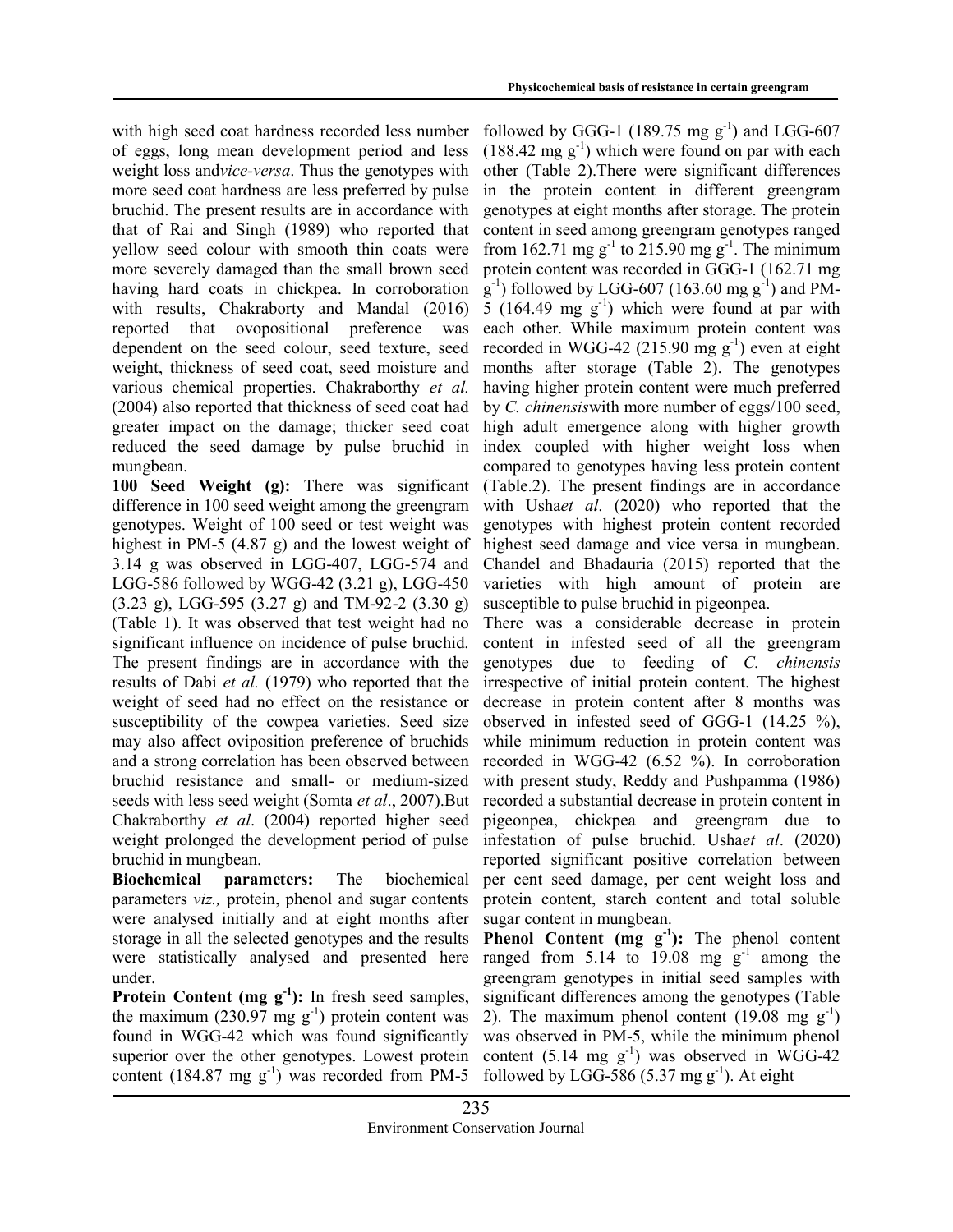| Genotypes      | <b>Seed</b><br>colour    | <b>Seed</b><br>surface<br>texture | Seed shape                   | <b>Seed</b><br>length<br>(mm) | <b>Seed</b><br>width<br>(mm) | <b>Seed</b><br>length<br>width<br>ratio | Seed coat<br>hardness<br>(%)     | 100<br>seed<br>weight<br>(g) |
|----------------|--------------------------|-----------------------------------|------------------------------|-------------------------------|------------------------------|-----------------------------------------|----------------------------------|------------------------------|
| GGG-1          | Olive<br>green           | Rough                             | Globose                      | $4.27^{b}$                    | $3.70^{a}$                   | $1.15^{f}$                              | 57.33<br>$(49.20)^h$             | 4.00 <sup>b</sup>            |
| $LGG-407$      | Green                    | Smooth                            | Ovoid                        | 4.10 <sup>c</sup>             | 3.26 <sup>cd</sup>           | 1.26 <sup>bcd</sup>                     | 83.67<br>$(66.14)^c$             | $3.14^e$                     |
| $LGG-450$      | Thick<br>green           | Smooth                            | Cylindrical                  | $4.22^{b}$                    | $3.21^{de}$                  | $1.32^{a}$                              | 71.33<br>$(57.61)$ <sup>de</sup> | $3.23^{\text{de}}$           |
| <b>LGG-460</b> | Thick<br>green           | Wrinkled                          | Ovoid                        | $4.25^{b}$                    | 3.25 <sup>cd</sup>           | $1.31^{ab}$                             | 91.00<br>$(72.53)^{b}$           | $3.51^\circ$                 |
| $LGG-574$      | Green                    | Smooth                            | Ovoid                        | $3.95$ <sup>ef</sup>          | $3.18^{de}$                  | $1.24$ <sup>cde</sup>                   | 62.00<br>$(51.92)^{g}$           | 3.14 <sup>e</sup>            |
| <b>LGG-586</b> | Green                    | Smooth                            | Cylindrical                  | $3.79^{8}$                    | 3.09 <sup>f</sup>            | $1.23^{\text{cde}}$                     | 68.33<br>$(55.73)$ <sup>ef</sup> | $3.14^e$                     |
| <b>LGG-595</b> | Thick<br>green           | Rough                             | Ovoid                        | 4.00 <sup>de</sup>            | $3.32^{\circ}$               | $1.20$ <sup>def</sup>                   | 83.67<br>$(66.14)^c$             | $3.27^{de}$                  |
| $LGG-607$      | Green                    | Rough                             | Cylindrical                  | 3.90 <sup>f</sup>             | $3.15$ ef                    | $1.24$ <sup>cde</sup>                   | 65.33<br>$(53.91)$ <sup>fg</sup> | $3.34^{d}$                   |
| $LGG-610$      | Light<br>green           | Rough                             | Ovoid                        | 4.12 <sup>c</sup>             | $3.47^{b}$                   | 1.19 <sup>ef</sup>                      | 66.33<br>$(54.51)$ <sup>fg</sup> | 3.66 <sup>c</sup>            |
| <b>PM-5</b>    | Light<br>olive<br>green  | Rough                             | Oblong                       | $4.77^{\rm a}$                | $3.77^{\rm a}$               | $1.26$ <sup>abc</sup>                   | 96.00<br>$(79.10)^{a}$           | $4.87^{\circ}$               |
| $TM-92-2$      | Green                    | Smooth                            | Ovoid                        | 4.06 <sup>cd</sup>            | 3.29 <sup>c</sup>            | $1.24$ <sup>cde</sup>                   | 75.33<br>$(60.20)^d$             | $3.30^{\text{de}}$           |
| <b>WGG-42</b>  | Thick<br>green           | Smooth                            | Ovoid                        | $4.26^{b}$                    | $3.32^{\circ}$               | $1.28$ <sup>abc</sup>                   | 74.33<br>$(59.54)^d$             | $3.21$ <sup>de</sup>         |
| Mean           |                          |                                   |                              | 4.14                          | 3.34                         | 1.24                                    | 74.56<br>(60.54)                 | 3.48                         |
| F-test         | Sig.                     | Sig.                              | Sig.                         | Sig.                          | Sig.                         | Sig.                                    | Sig.                             | Sig.                         |
| $SEm \pm$      |                          |                                   |                              | 0.05                          | 0.04                         | 0.02                                    | 0.88                             | 0.05                         |
| C.D. (5%)      | $\overline{\phantom{0}}$ | $\qquad \qquad \blacksquare$      | $\qquad \qquad \blacksquare$ | 0.14                          | 0.12                         | 0.05                                    | 2.56                             | 0.16                         |
| $C.V.$ (%)     | $\overline{\phantom{a}}$ | $\overline{\phantom{a}}$          | $\overline{\phantom{a}}$     | 2.05                          | 2.07                         | 2.46                                    | 2.51                             | 2.70                         |

Table 1: Physical parameters of different greengram genotypes

Figures in parenthesis are arc sine transformed values

Means in the same column showing similar alphabets are not significant different

months after infestation, the phenol content in seed while minimum reduction was recorded from PMamong the greengram genotypes varied from 1.91 5 (15.09 %) which might be due to low infestation. mg  $g^{-1}$ to 16.20 mg  $g^{-1}$ with significant differences. The longest mean development period was found PM-5  $(16.20 \text{ mg g}^{-1})$  recorded the maximum in PM-5  $(33.83 \text{ days})$ , while shortest mean phenol content, while the minimum was recorded development period (25.81 days) was recorded on in WGG-42 (1.91 mg g<sup>-1</sup>) which was significantly WGG-42 (Table 2). The results clearly indicated low among all the genotypes. The genotypes with that the genotypes with high phenol content phenol content recorded less number of eggs, prolonged the development period of bruchid hence less adult emergence and growth index together with less seed damage. Hence, from the which resulted in less weight loss as 8 months data it was proved that high phenol content may after storage (Table 2).The overall assessment of confer resistance against bruchids. The phenols phenol content in fresh as well as infested seed may affect the metabolic enzymes in insects as the showed that there was considerable reduction in phenol acts as antimetabolic factor and might have phenol content after bruchid infestation with contributed to resistance mechanism or phenols significant differences among the various may have inhibitory role on the development of C. genotypes. The maximum reduction in phenol *chinensis*. The present findings are in consistency content was recorded from WGG-42 (62.84 %),

with Ghosal et al. (2004) who observed retarded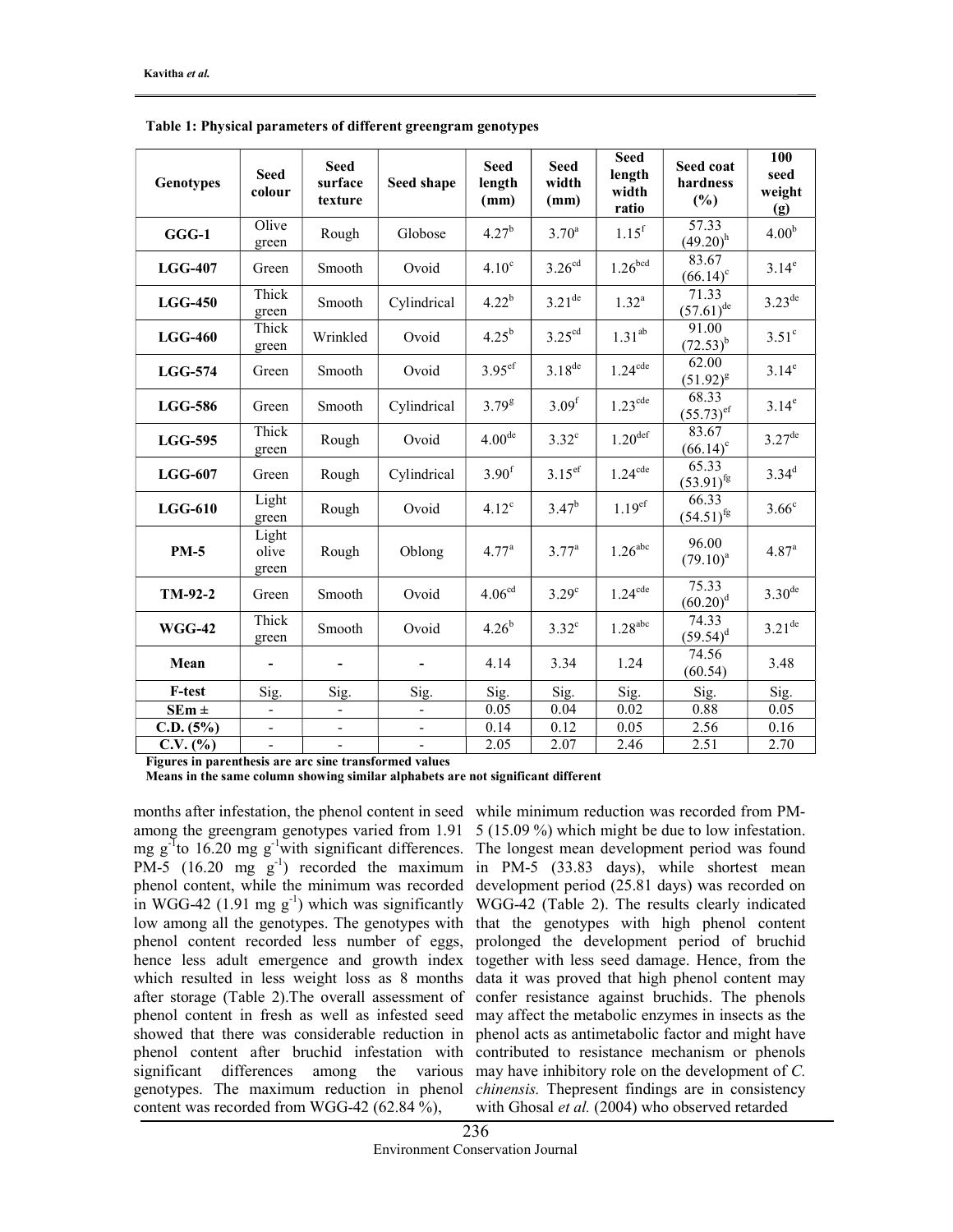Physicochemical basis of resistance in certain greengram

|                  | Protein<br>(mg/g)       | content             | Phenol<br>(mg/g)     | content            | <b>Total</b><br>content (mg/g) | sugar                | <b>Electrical</b><br>conductivity | Moisture<br>content       | <b>Number</b>                    | <b>Adult</b>                      | Weight                     | Mean                            |                   |
|------------------|-------------------------|---------------------|----------------------|--------------------|--------------------------------|----------------------|-----------------------------------|---------------------------|----------------------------------|-----------------------------------|----------------------------|---------------------------------|-------------------|
| <b>Genotypes</b> | <b>Initial</b>          | After 8<br>months   | <b>Initial</b>       | After 8<br>months  | <b>Initial</b>                 | After 8<br>months    | $(dSm-1)$<br>$(Initial-0.4)$      | (%)<br>(initial-<br>9.00) | of eggs /<br><b>100</b><br>seed* | emergence<br>$(\frac{0}{0})^{**}$ | <b>loss</b><br>$(\%)^{**}$ | development<br>period<br>(days) | Growth<br>index   |
| $GGG-1$          | $189.75$ <sup>fg</sup>  | $162.71^e$          | $15.16^{\circ}$      | $12.40^{\circ}$    | $67.27$ <sup>f</sup>           | $49.43$ <sup>f</sup> | 0.84                              | 9.31<br>(17.76)           | 24.96<br>$(5.09)^{g}$            | 40.23<br>$(39.35)^e$              | 6.01<br>$(14.18)^f$        | $32.72^a$                       | 1.23 <sup>f</sup> |
| $LGG-407$        | $213.68^{bc}$           | $188.42^{\circ}$    | $7.44^{i}$           | 4.45 <sup>g</sup>  | $76.38^{\circ}$                | 64.49 <sup>b</sup>   | 1.42                              | 9.58<br>(18.02)           | 52.33<br>$(7.30)^{\circ}$        | 55.67<br>$(48.24)^{b}$            | 19.89<br>$(26.48)^c$       | $28.56^{\rm d}$                 | $1.95^{\circ}$    |
| $LGG-450$        | $225.20^{ab}$           | $199.50^{b}$        | $8.25^{\rm h}$       | $5.48^{f}$         | 74.00 <sup>cd</sup>            | 54.98 <sup>e</sup>   | 1.47                              | 9.56<br>(18.00)           | 54.33<br>$(7.44)^c$              | 55.80<br>$(48.31)^{b}$            | 17.66<br>$(24.84)^d$       | $26.78^e$                       | 2.08 <sup>b</sup> |
| $LGG-460$        | 196.84 <sup>efg</sup>   | $175.12^d$          | $11.71^e$            | 8.59 <sup>e</sup>  | 74.80 <sup>cd</sup>            | $61.72^{\circ}$      | $\overline{1.03}$                 | 9.43<br>(17.81)           | 37.54<br>$(6.21)^e$              | 50.47<br>$(45.25)^{\circ}$        | 9.73<br>$(18.16)^e$        | 30.06 <sup>cd</sup>             | 1.68 <sup>d</sup> |
| <b>LGG-574</b>   | $210.58^{cd}$           | $184.43^{\circ}$    | $11.01$ <sup>f</sup> | 8.59 <sup>e</sup>  | $80.74^{b}$                    | $57.75^{\rm d}$      | 1.12                              | 9.46<br>(17.90)           | 44.25<br>$(6.73)^d$              | 51.03<br>$(45.57)^{\circ}$        | 10.07<br>$(18.49)^e$       | $29.00^{\rm d}$                 | $1.76^{d}$        |
| <b>LGG-586</b>   | $226.09^{a}$            | $199.94^{b}$        | $5.37^{j}$           | $3.18^{h}$         | 83.91 <sup>ab</sup>            | $66.47^{ab}$         | 1.71                              | 9.77<br>(18.21)           | 61.88<br>$(7.93)^{b}$            | 57.64<br>$(49.38)^{b}$            | 22.96<br>$(28.62)^{b}$     | $26.56^e$                       | $2.17^{b}$        |
| <b>LGG-595</b>   | $199.94$ <sup>def</sup> | $174.24^d$          | $15.62^{bc}$         | $11.94^c$          | $68.45$ ef                     | $54.19^e$            | 0.75                              | 9.30<br>(17.75)           | 31.79<br>$(5.73)^{f}$            | 45.93<br>$(42.64)^d$              | 6.29<br>$(14.52)^{f}$      | $31.06^{bc}$                    | $1.48^e$          |
| $LGG-607$        | $188.42^{fg}$           | $163.60^e$          | $16.20^{b}$          | $14.13^{b}$        | $71.23^{\text{de}}$            | $54.19^e$            | 0.84                              | 9.34<br>(17.79)           | 31.17<br>$(5.65)^{f}$            | 34.49<br>$(35.95)^{f}$            | 5.80<br>$(13.93)^{f}$      | $32.39^{ab}$                    | 1.06 <sup>g</sup> |
| $LGG-610$        | $213.24^{bc}$           | 187.98 <sup>c</sup> | 14.47 <sup>d</sup>   | $11.01^d$          | 74.40 <sup>cd</sup>            | 59.73 <sup>cd</sup>  | 0.87                              | 9.27<br>(17.74)           | 21.88<br>$(4.78)^{g}$            | 31.34<br>$(34.03)^{g}$            | 3.27<br>$(10.40)^{g}$      | 29.45 <sup>cd</sup>             | 1.06 <sup>g</sup> |
| <b>PM-5</b>      | $184.87$ <sup>g</sup>   | $164.49^e$          | 19.08 <sup>a</sup>   | 16.20 <sup>a</sup> | 62.51 <sup>g</sup>             | $45.86^{8}$          | 0.69                              | 9.20<br>(17.65)           | 14.00<br>$(3.87)^{h}$            | 17.44<br>$(24.67)^h$              | 0.98<br>$(5.65)^{h}$       | $33.83^a$                       | $1.05^h$          |
| TM-92-2          | $205.70^{\text{cde}}$   | $179.56^{cd}$       | 9.17 <sup>g</sup>    | 5.60 <sup>f</sup>  | 72.81 <sup>cd</sup>            | $62.11^{\circ}$      | 1.07                              | 9.53<br>(17.97)           | 43.54<br>$(6.67)^d$              | 51.31<br>$(45.73)^{\circ}$        | 10.69<br>$(19.03)^e$       | $28.89^{d}$                     | $1.78^{d}$        |
| <b>WGG-42</b>    | 230.97 <sup>a</sup>     | $215.90^a$          | $5.14^{j}$           | $1.91^{i}$         | $85.10^{a}$                    | 68.06 <sup>a</sup>   | 1.84                              | 10.04<br>(17.93)          | 73.17<br>$(8.61)^{a}$            | 63.20<br>$(52.64)^{a}$            | 29.21<br>$(32.70)^{a}$     | $25.81^e$                       | 2.83 <sup>a</sup> |
| F-test           | Sig.                    | Sig.                | Sig.                 | Sig.               | Sig.                           | Sig.                 | Sig.                              | Sig.                      | Sig.                             | Sig.                              | Sig.                       | Sig.                            | Sig.              |
| $SEm \pm$        | 3.98                    | 2.86                | 0.22                 | 0.23               | 1.28                           | 0.79                 | 0.02                              | 1.04                      | 0.11                             | 0.65                              | 0.35                       | 0.54                            | 0.04              |
| C.D. (5%)        | 11.63                   | 8.34                | 0.64                 | 0.66               | 3.75                           | 2.31                 | $\overline{0.07}$                 | 3.04                      | 0.31                             | 1.89                              | 1.01                       | 1.58                            | $\overline{0.11}$ |
| C.V. (%)         | 3.33                    | 2.71                | 3.31                 | 4.53               | 2.99                           | 2.36                 | 3.41                              | 2.78                      | 2.93                             | 2.63                              | 3.16                       | 3.16                            | 4.14              |

Table 2: Biochemical properties of greengram genotypes and biological parameters of pulse bruchid during the storage

Means in the same column showing similar alphabets are not significantly different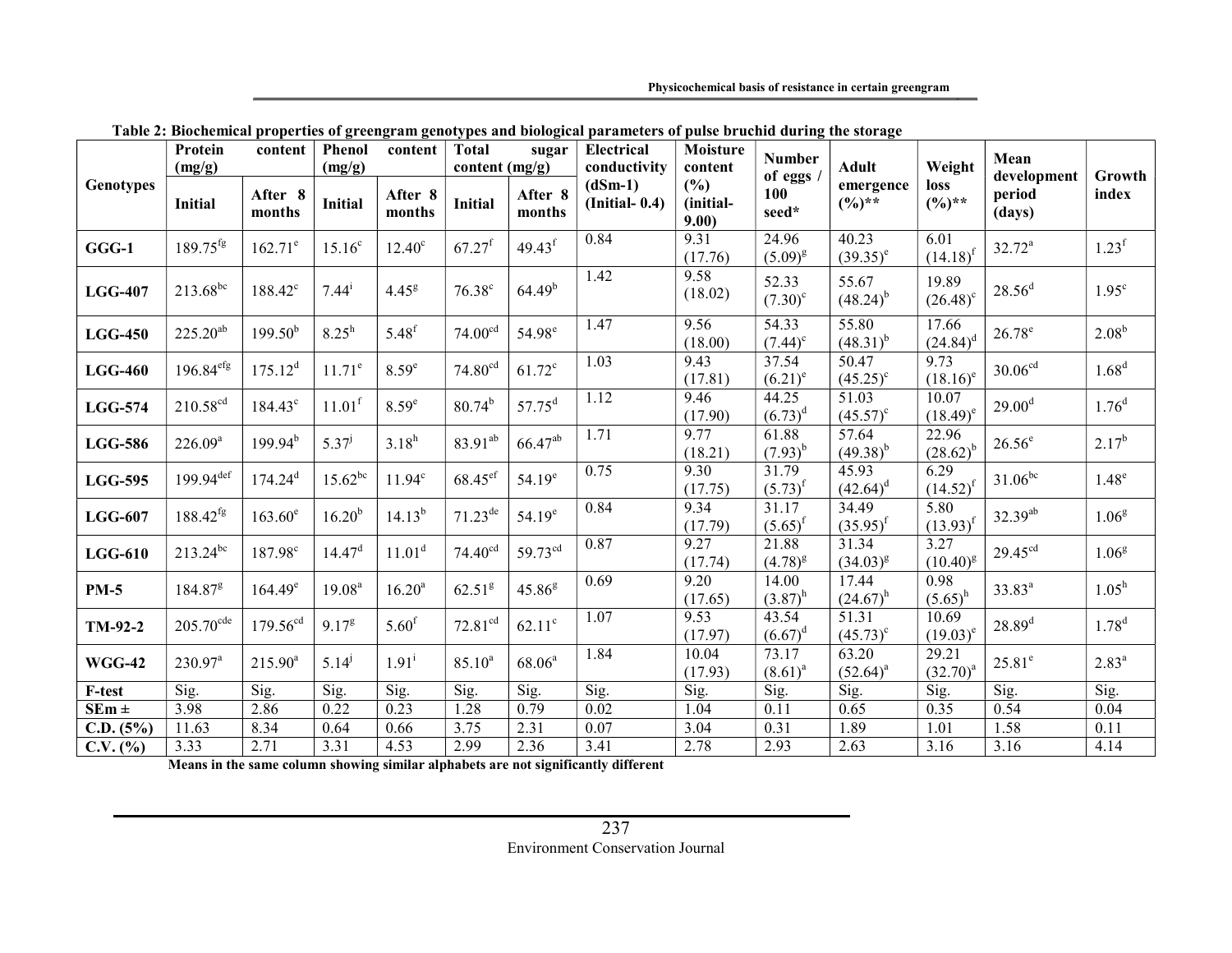growth and development of C. chinensis on legume seed with high phenol content. The soybean genotypes with high amount of phenols showed resistant against bruchids due to their antinutritional activity and by inhibiting the growth of larvae by blocking and disturbing the metabolic pathways (Sharma and Thakur, 2014).

Total Sugar Content  $(mg g^{-1})$ : Significant variation in total sugar content was noticed among different greengram genotypes. In fresh seed samples, maximum total sugar content) was recorded in WGG-42(85.10 mg  $g^{-1}$  followed by LGG-586 (83.91 mg  $g^{-1}$ ). The total sugar content was low in PM-5 (62.51 mg  $g^{-1}$ ) which was significantly inferior among all the other genotypes (Table 2).At eight months after infestation, the total sugar content in seed ranged from 45.86 mg  $g^{-1}$  to 68.06 mg  $g^{-1}$  with significant differences among the greengram genotypes. The total sugar content was minimum in PM-5(45.86 mg  $g^{-1}$ ) and maximum in WGG-42(68.06 mg  $g^{-1}$ ) at eight months after storage also (Table 2).The total sugar content in fresh as well as infested seed showed that there was considerable reduction in total sugar content after infestation. Sugar content in seed decreased to maximum extent in infested seed of LGG-574 (28.47 %), while minimum reduction was observed in TM-92-2 (14.69 %). PM-5 was the least preferred genotype by pulse bruchid which recorded significantly lowest adult emergence and longest mean development period (17.44 % and 33.83 days) which had low total sugars. While WGG-42 was found as highly preferred genotype by pulse bruchid with highest adult emergence and shortest mean development period (63.20 % and 25.81 days) among the different genotypes which recorded highest total sugar content. Hence, from the data, it is evident that the genotypes of greengram having higher sugar content are much preferred by C. chinensis. The results are in harmony with Neog and Singh (2011) who reported that the total sugar content showed a positive influence on host suitability with high growth index and high seed infestation by pulse bruchid. Vijay (2000) recorded slight decrease in total soluble sugar in maize and soybean after 15 months of storage.

Electrical conductivity of Seed Leachates (dSm-1):: The pooled data after 8 months of storage showed that the genotype, PM-5 recorded significantly lowest electrical conductivity (0.69 dSm-1). The other genotypes which recorded low electrical conductivity were GGG-1 (0.84 dSm-1), LGG-607 (0.84 dSm-1) and LGG-610 (0.87 dSm-1) and were found at par with each other. The genotype, WGG-42 (1.84 dSm-1) recorded significantly high electrical conductivity followed by LGG-586 (1.71 dSm-1). The data clearly indicated that the genotypes which recorded high moisture content showed higher electrical conductivity and higher weight loss and vice-versa. The variation in electrical conductivity was mainly due to variation in infestation level and also inherent response of each genotype to the attack of bruchid. Electrical conductivity is negatively related to seed quality, higher the value of electrical conductivity lower is the seed quality and lower the field emergence (Amrit et al., 2016). Similar resultswith respect to electrical conductivity was reported by Patil et al. (2003) in chickpea, Bhaduria and Jakhmola (2006) in cowpea and Parameshwarappa et al. (2007) in chickpea.

Seed moisture content: The pooled data after 8 months of storage showed that moisture content was low in PM-5 (9.40 %) followed by LGG-610 (9.50 %), GGG-1 (9.60 %) and LGG-607 (9.60 %). While the moisture content was high in WGG-42 (11.17 %).While maximum moisture content (10.04 %) was recorded in WGG-42 among the different genotypes. The results indicated that the genotypes with more moisture content favour the development of bruchid and also recorded higher weight loss. The present results are in accordance with earlier report as the genotypes with high moisture content recorded higher damage after eight months after storage and vice-versa. Choudhary et al. (2017) reported that higher the per cent of moisture content, higher the infestation of seed in lentil.

#### Correlation Analysis

The results of simple correlation analysis between the biological parameters of pulse bruchid and physicochemical properties of seed are presented in Table 3. The correlation studies revealed that the eggs lying by bruchid exhibited highly significant positive correlation with protein content  $(r =$ 0.834), sugar content  $(r = 0.856)$ , electrical conductivity ( $r = 0.934$ ) and moisture content ( $r =$ 0.930). While it was highly significant and negative with 100 seed weight  $(r = -0.792)$  and phenol content ( $r = -0.955$ ). Negative correlation was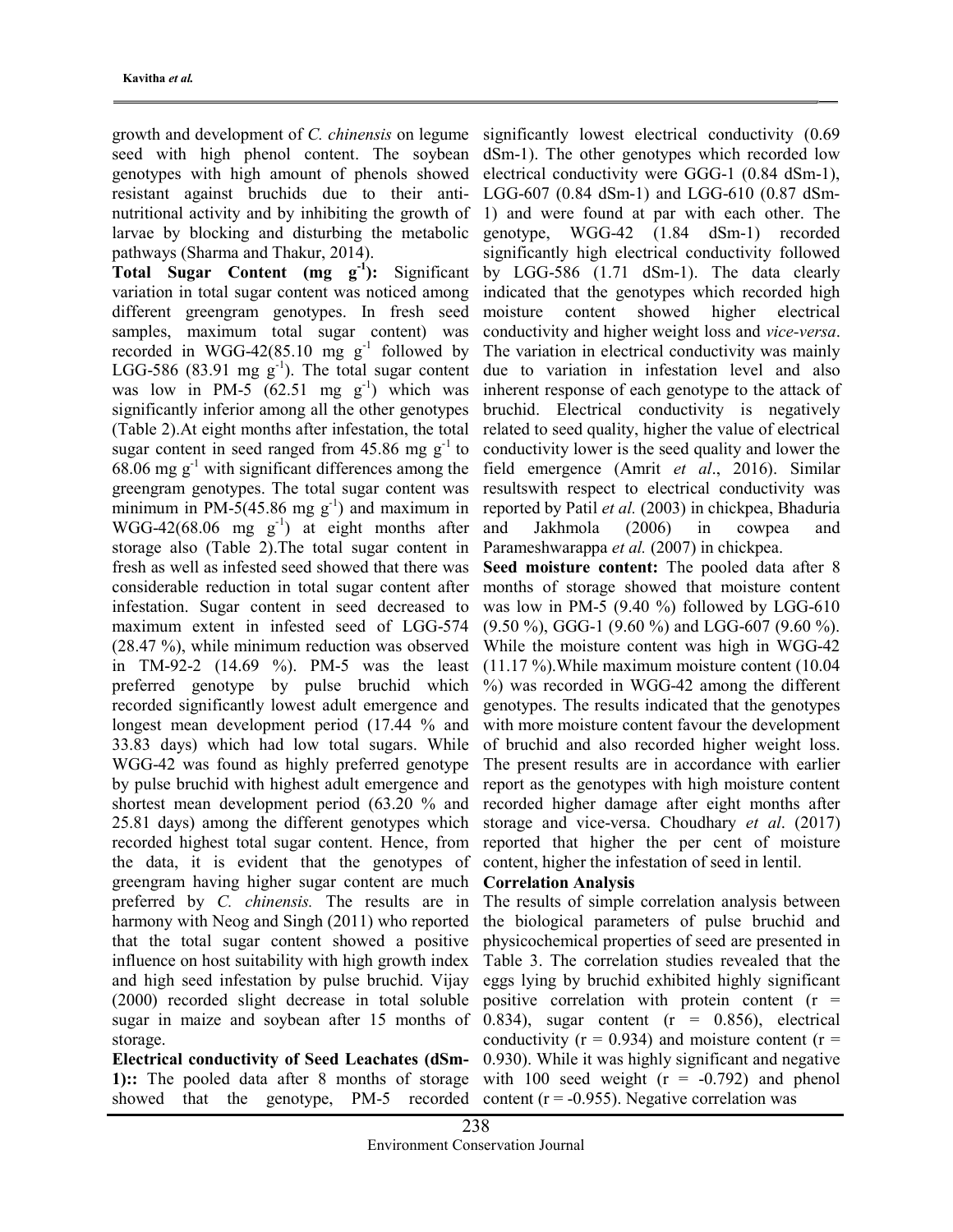| <b>Parameters</b>            | <b>Seed</b><br>coat | 100<br>seed           | Protein              | <b>Phenol</b>         | <b>Sugar</b>         | <b>Electrical</b> | <b>Moisture</b> |
|------------------------------|---------------------|-----------------------|----------------------|-----------------------|----------------------|-------------------|-----------------|
|                              | hardness            | weight                | content              | content               | content              | conductivity      | content         |
| Number of eggs laid/100 seed | $-0.251$            | $-0.792$ **           | $0.834$ **           | $-0.955$ **           | $0.856^{**}$         | $0.934$ **        | $0.930^{**}$    |
| <b>Adult emergence</b>       | $-0.290$            | $-0.843$ <sup>*</sup> | 0.751                | $-0.905$              | 0.781                | 0.811             | $0.813^*$       |
| Mean development period      | 0.263               | $0.723$ **            | $-0.974$ **          | $0.941$ **            | $-0.873**$           | $-0.911$ **       | $-0.856$ **     |
| <b>Growth index</b>          | $-0.071$            | $-0.600^{\degree}$    | $0.832$ <sup>*</sup> | $-0.919$ <sup>*</sup> | $0.794$ <sup>*</sup> | $0.932^*$         | 0.954           |

### Table 3: Correlation between biological parameters of pulse bruchid and physicochemical properties of greengram seed

\*\*Significant at 1 % level

\*Significant at 5 % level

# Table 4: Regression analysis between biological parameters of pulse bruchid and physico-chemical properties ofgreengram seed

| <b>Parameters</b>       | <b>Regression analysis</b>                                                                                                                                          | $R^2$ value $(\% )$ |
|-------------------------|---------------------------------------------------------------------------------------------------------------------------------------------------------------------|---------------------|
| Number of eggs          | Y=2.52-2.825 X <sub>1</sub> -0.507 X <sub>2</sub> +16.426 X <sub>3</sub> -5.527 X <sub>4</sub> +7.238 X <sub>5</sub> +0.456 X <sub>6</sub> +0.273 X <sub>7</sub>    | 87.19*              |
| Adult emergence         | Y=23.729-18.618 $X_1$ -3.088 $X_2$ +84.393 $X_3$ -29.932 $X_4$ +37.706 $X_5$ +2.263 $X_6$ +1.366 $X_7$                                                              | 65.81*              |
| Mean development period | Y=36.442+5.458 X <sub>1</sub> +0.853 X <sub>2</sub> -35.296 X <sub>3</sub> +10.029 X <sub>4</sub> -13.58 X <sub>5</sub> -0.819 X <sub>6</sub> -0.464 X <sub>7</sub> | 82.98*              |
| Growth index            | Y=0.188-0.313 X <sub>1</sub> -0.151 X <sub>2</sub> +6.411 X <sub>3</sub> -2.082 X <sub>4</sub> +2.628 X <sub>5</sub> +0.178 X <sub>6</sub> +0.11 X <sub>7</sub>     | 86.82*              |

\*Significant at 5 % level  $(P=0.005)$ 

 $X_1$ - Seed coat hardness;  $X_2$ -100 seed weight;  $X_3$ - Protein content (mg/g);  $X_4$ - Phenol content (mg/g);

 $X_5$ - Sugar content (mg/g);  $X_6$ - Electrical conductivity;  $X_7$ - Moisture content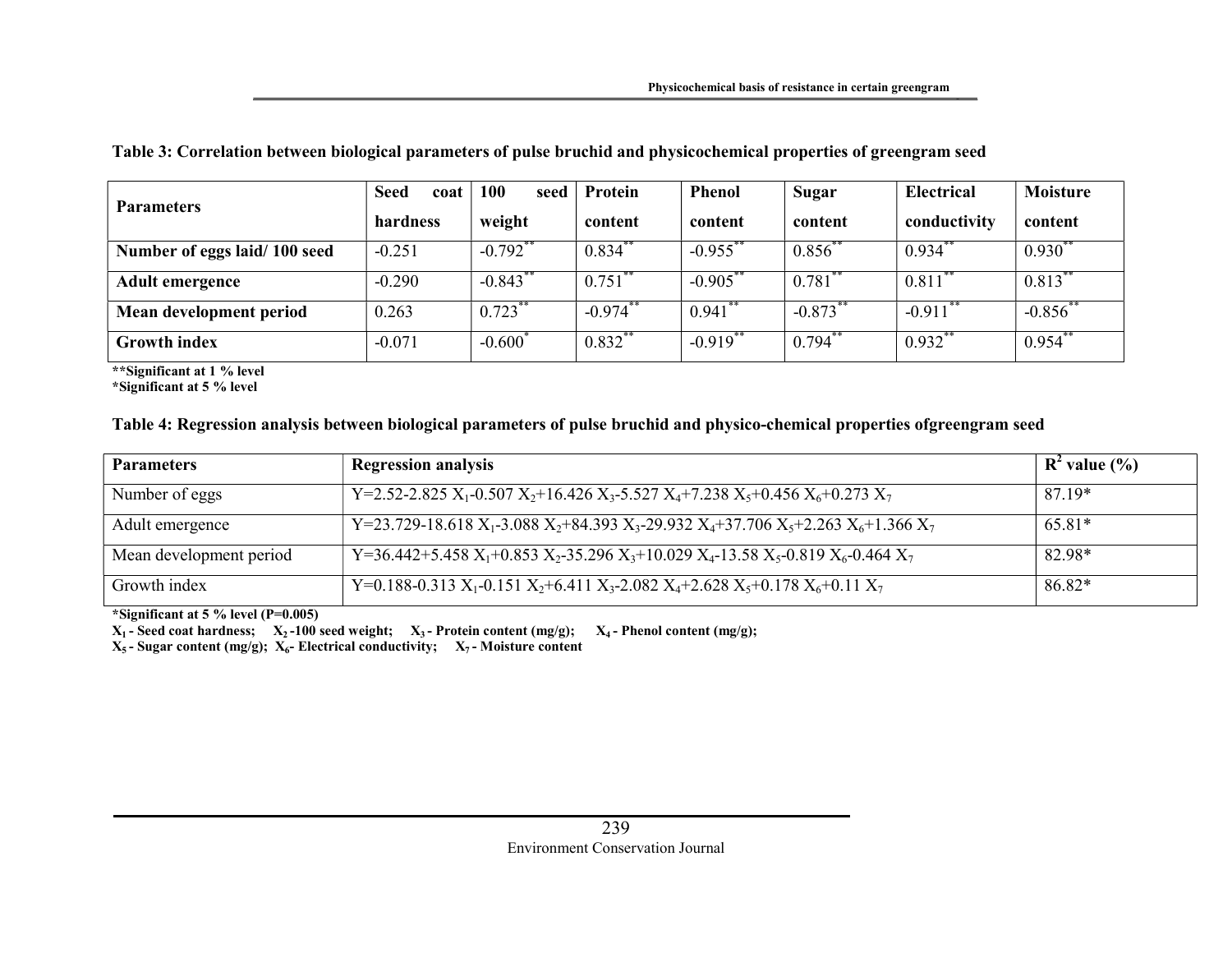noticed between eggs laid / 100 seeds and seed coat hardness  $(r = -0.251)$  but it was non-significant. The present results are in agreement with the findings of Pankaj and Singh (2011) who reported that the seed characters such as seed coat thickness, colour and texture of seed coat had no significant influence on ovipositional preference by pulse bruchid on different pulse seeds. Somta et al. (2008) also observed non-significant role of seed coat thickness on oviposition by pulse bruchid. Usha et al. (2020) reported significant positive correlation between per cent seed damage, per cent weight loss and protein content, starch content, total soluble sugar content in mungbean. Similar to egg laying, adult emergence exhibited highly significant positive correlation with protein content  $(r =$ 0.751), sugar content  $(r = 0.781)$ , electrical conductivity ( $r = 0.811$ ) and moisture content ( $r =$ 0.813), while highly significant negative correlation was observed with 100 seed weight ( $r = -0.843$ ) and phenol content  $(r = -0.905)$ . Non-significant negative correlation was noticed between adult emergence and seed coat hardness  $(r = -0.290)$ . The results are in concurrence with Srinivas (1980) who found a positive significant correlation between protein content in grain and the number of C. maculatus adults emerged in different red gram varieties. In contrast to egg laying and adult emergence, the mean development period exhibited highly significant positive correlation with 100 seed weight ( $r = 0.723$ ) and phenol content ( $r = 0.941$ ), while highly significant negative correlation with protein content ( $r = -0.974$ ), sugar content ( $r = -$ 0.873), electrical conductivity  $(r = -0.911)$  and moisture content  $(r = -0.856)$ . Non-significant positive correlation was noticed between mean development period and seed coat hardness (r = 0.263).

Growth index exhibited highly significant positive correlation with protein content  $(r = 0.832)$ , sugar content ( $r = 0.794$ ), electrical conductivity ( $r =$ 0.932) and moisture content  $(r = 0.954)$ , while highly significant negative association was noticed with phenol content  $(r = -0.919)$  and significant negative correlation was observed with 100 seed weight  $(r = -0.600)$ . There was a negative correlation between growth index and seed coat hardness  $(r = -0.071)$  which was non-significant.

The results are in corroboration with that of Soumia et al. (2015) who reported that the biochemical parameters such as phenol and tannin contents had negative relation, while crude protein, soluble protein and starch contents had positive relation with growth index.

#### Regression Analysis

Multiple linear regression analysis between growth parameters of pulse bruchid and physicochemical properties of different greengram genotypes (Table 4) revealed that all the physical and chemical properties viz., seed coat hardness, 100 seed weight, protein content, phenol content, total sugar content, electrical conductivity and moisture content together were responsible for 87.19 percent variation in egg laying *i.e.*, number of eggs/  $100$ seed by pulse bruchid. However, neither physical properties nor biochemical factors had no significant influence of individually on growth parameters of pulse bruchid. But, all the properties put together were responsible for significant variation in adult emergence (65.81 %), mean development period (82.98 %) and growth index (86.82 %) of pulse bruchid.

### Conclusion

Greengram genotypes with rough and wrinkled texture, oblong or globose shape and light coloured seed might be less preferred by the pulse bruchid for egg laying. The greengram genotypes having low sugar content, low protein content and high phenol content were found resistant against pulse bruchid with less adult emergence, low growth index and less seed weight loss. Growth parameters of pulse bruchid such as egg laying, adult emergence and growth index had significant positive association with protein content and sugar content and significant negative association with phenol content. The mean development period had significant negative association with protein content and sugar content, while significant positive association with phenol content. Among the physical parameters, seed coat hardness had no significant influence on any of growth parameters. Electrical conductivity and moisture content of seed had significant positive influence on egg laying and adult emergence.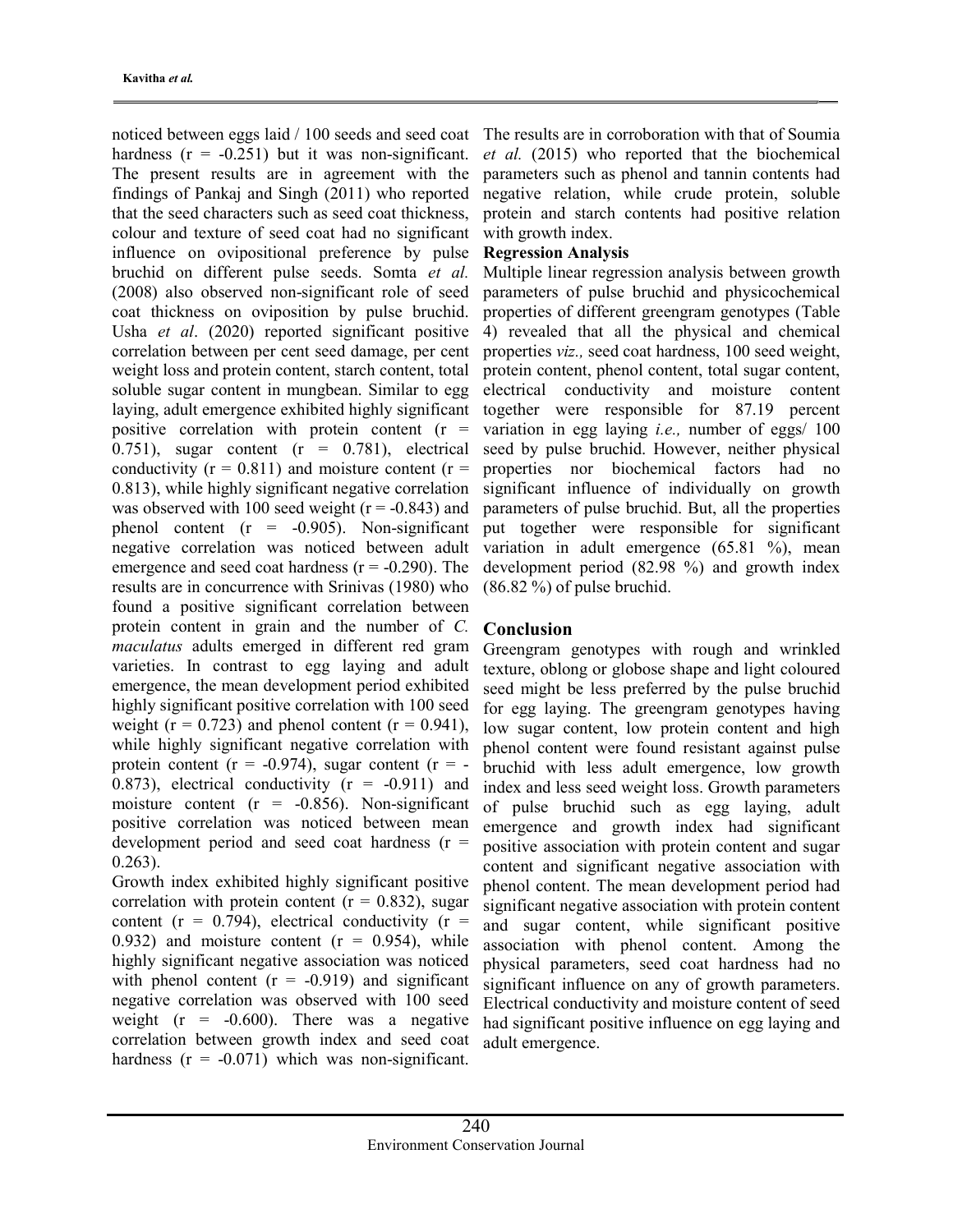#### References

- Amrit, L., Katiyar P. K.,Natarajan, S. &Sripathy K. V. (2016). Relationship among some seed characters, laboratory germination and field emergence in chickpea (Cicerarietinum L.) genotypes differing in testacolour.Journal of Food Legumes. 29(1): 29-32.
- Bhadauria, N.S &Jakhmola, S.S. (2006).Effect of intensity of infestation caused by pulse beetle on extent of losses and germination of seeds in different pulses.Indian Journal of Entomology. 68 (1): 92-94.
- Bhise, H. T., Desai, B. B &Chavan, U. D. (1996).Assessment of some biochemical parameters responsible for shoot fly resistance in sorghum. Journal of Maharashtra Agricultural Universities. 21 (1): 127-129.
- Chakraborthy, J. N., Chaudhuri, N.&Senapathi, S. K.(2004). Correlation between seed parameters and relative susceptibility of mungbean genotypes to Callosobruchuschinensis(L) during storage. Annals of plant Protection Sciences.12: 48-50.
- Chakraborthy, S.&Mondal, P.(2016). Physico chemical parameters of pulses affecting the bruchid (Callosobruchuschinensis(L).) infestation.Asian Journal of Science and Technology. 7 (3): 2554-2560.
- Chandel,B. S.&Bhadauria, D. S. (2015). Impact of bio chemical parameters on pigeon pea varieties against egg laying, fecundity and viability of pulse beetle, Callosobruchuschinensis(L).Journal of Entomological and Zoological studies. 3: 160-165.
- Choudhary, S., Bhargava, M.C., Yadav, M.K., Jat, G.C and Choudhary, M.D. (2017).Qualitative losses in different varieties of lentil caused by the infestation of Callosobruchuschinensis.International Journal of Current Microbiology and Applied Sciences.6 (6): 2044-2048.
- Dubois, M., Gilles, K.A., Hamilton, J.K., Robers, P.A &Smith, F. (1956).Estimation of total soluble sugars.Journal of Analytical Chemistry.26: 350.
- Dabi, R.K., Gupta, H.C & Sharma, S.K. (1979).Relative susceptibility of some cowpea varieties to pulse beetle, Callosobruchusmaculatus F. Indian Journal of Agricultural Sciences. 49 (1): 48-50.
- Fletcher, T.B &Ghosh, C.C. (2002).Stored grain pests. Rep. Proc. 3rd Ent. Meeting, Pusa, New Delhi, pp. 712-716.
- Ghosal, T.K., Dutta, S., Senapati, S.K & Deb, D.C. (2004). Role of phenol contents in legume seed and its effect on the biology of Callosobruchuschinensis. Annals of Plant Protection Sciences. 12 (2): 425-475.
- Jat N. R, Rana B. S.&Jat S. K. (2013). Estimation of losses due to pulse beetle in chickpea.The biosacn.8: 861-863.
- Lattanzio, V., Terzano, R., Cicco, N., Cardinali, A., Di Venere, D &Linsalata, V. (2005). Seed coat tannins and bruchid resistance in stored cowpea seeds.Journal of the Science of Food and Agriculture. 85: 839-846.
- Lowry, A.H., Rosebrough, N.J., Farr, A.L & Randall, R.J. (1951).Protein measurement with folin-phenol reagent.Journal of Biological Chemistry. 193: 265-275.
- Neog P & Singh H. K. (2011). Correlation of seed characters of pulses with host suitability and preference of Callosobruchuschinensis(L). Indian Journal of Entomology. 73: 365-370.
- Pankaj, N & Singh, H.K. (2011).Correlation of seed characters of pulses with host suitability and preference of C. chinensis (L.).Indian Journal of Entomology. 73: 365-370.
- Panse, V.G &Sukhatme, P.V. (1985).Statistical Methods for Agricultural Workers.Indian Council of Agricultural Research, New Delhi.205-210.
- Parameshwarappa, S.G., Deshpande, V.K &Salimath, P.M. (2007).Studies on comparative response and seed quality attributes of certain chickpea varieties to pulse beetle, (Callosobruchuschinensis L.) in storage.Karnataka Journal ofAgricultural Sciences. 20 (3): 492-495.
- Patil, S.K., Tanpure, S.V & Mate, S.N. (2003).Effect of different levels of pulse beetle infestation on chickpea during storage.Seed Research. 31 (1): 119-120.
- Rai, P.C & Singh, J. (1989). Relative susceptibility of chickpea (Cicer arietinum) varieties to pulse beetle (Callosobruchus chinensis). Indian Journal of Agricultural Sciences. 59 (2): 135-136.
- Reddy, M.U and Pushpamma, P. (1986). Effect of storage on aminoacid and biological quality of proteins in different varieties of pigeonpea, greengram and chickpea. Nutrition Reports International. 33 (6): 1021-1028.
- Satyavir, V.(1980). Ovipositional response and development of Callosobruchus maculatus F. on different varieties of cowpea. Bulletin Grain Technology. 18 (3): 200-203.
- Shaheen, F.A. (2006). Integrated management of pulse beetle, Callosobruchuschinensis L. (Coleoptera: Bruchidae) attacking stored chickpea. M. Sc. (Agri.) Thesis.University of Arid Agriculture, Rawalpindi, Pakistan. 226.
- Sharma,S.&Thakur, D. R.(2014).Bio chemical basis for bruchid resistance in cowpea, chickpea and soybean genotypes. American journal of Food Technology 9 (6): 318-324.
- Singh, B.D. (2002). Plant Breeding: Principles and Methods; Kalyani Publishers: New Delhi, India. 587-591.